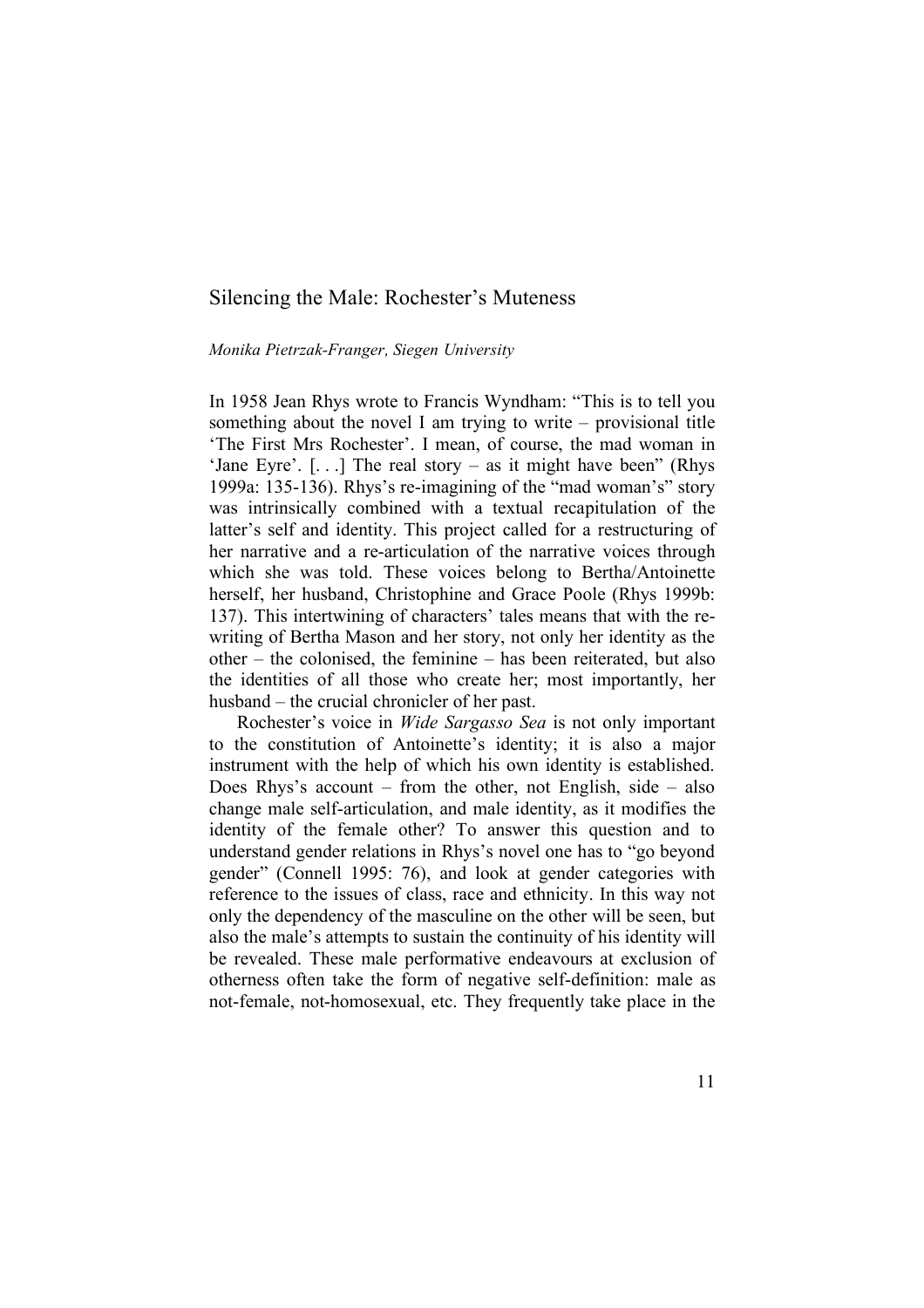field of language which, in contrast to silence, has very often been judged as a carrier of patriarchal values and as the major instrument in the execution of the Law-of-the-Father. Nonetheless, silence, or, more precisely, the process of silencing, carries with itself specific political and gender implications. In view of the significance attributed to speech and silence in the context of gender and power relations, it is not only important to see what men say, when and how they do it but also when they fall silent. If identity be regarded as a set of performative (verbal, discursive) acts, then it is not only Rochester's appearance, language or actions that matter to the constitution of his identity, but also his silences.

Thus, it is the contention of this essay that unuttered thoughts, half-pronounced words or a definite refusal to speak are crucial to the understanding of Rochester's masculinity both in *Jane Eyre* and *Wide Sargasso Sea*. Stylistically, silence can be regarded – along control and conciseness – as a characteristic feature of a masculine style, which is part of the textual masculinity that is "construed in the interpretative processes between readers and the text" (Hekanaho 2006: 10). On the other hand, the process of silencing has been intrinsically related to the precarious situation of nonhegemonic subjects (women, homosexuals, etc.) who were either denied the possibility of self-articulation or whose voices were purposefully ignored. In view of this ambiguity in the gendering of silence, the essay examines to what extent such binaries as eloquence and muteness are present in the gendered discourse of the British white dominant male confronted with a non-dominant, colonial/female other in these two texts. It determines whether Rochester's silence undermines the cohesion of his masculinity or, rather, whether he refuses to speak in order to assert his homogenous and hegemonic self. Aware that the voices of Edward Rochester and Antoinette's husband reverberate thanks to the kindness of female authors and narrators, the essay enquires whether this rewriting of masculinity from non-dominant, female points of view has changed the performative quality of textual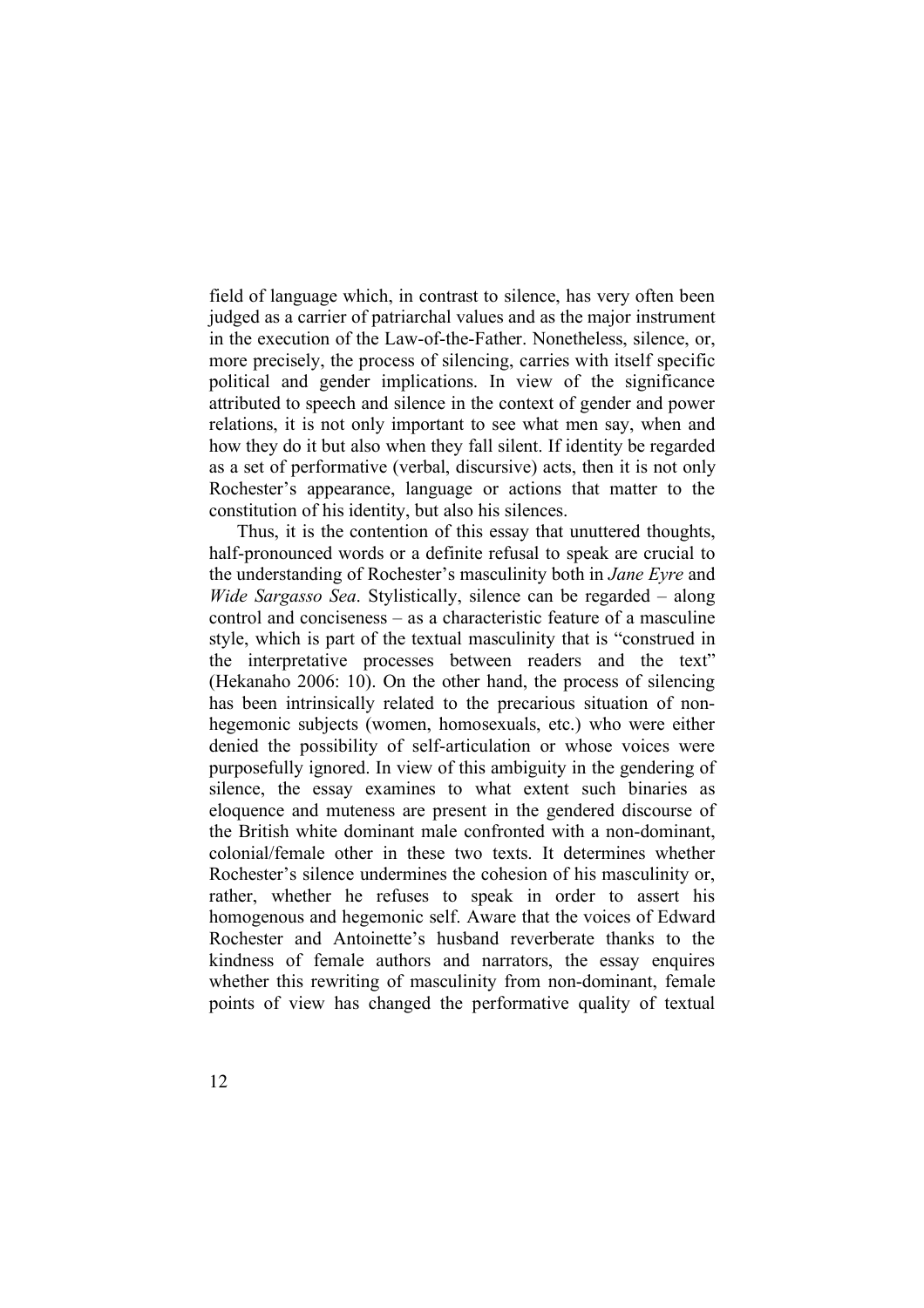masculinity or whether it uncritically re-appropriated the existing, phallogocentric modes of expression and domination in 19<sup>th</sup> and  $20<sup>th</sup>$  century Britain. It argues that although both authors and their narrators allow some scope for Rochester's free expression, they colonise and subdue his voice.

The project of analysing Rochester's moments of silence requires that (1) the modern understanding of masculinity as related to femininity and embedded in a socio-cultural matrix be addressed and defined; (2) the complexity and significance of gendered textual silence be addressed, especially the relation between female/male and colonised muteness. On this background, (3) the specificity and function of male silence in both novels can be delineated, and (4) its role in male establishment of personal identity established. This four-step analysis will allow us to see that, although many instances of male silence in both novels function as carriers of male hegemony, the silencing of the male text by female authors has the power to implode the apparent continuity of the male text/identity and reveal its incongruencies.

## *I. The Performative Male Voice and the Eerie Silence*

The modern idea of masculinity has been established in opposition to femininity and is embedded in specific socio-economic circumstances. George Mosse, in *The Image of Man: The Creation of Modern Masculinity,* and Robert Connell, in *Masculinities,* date the origin of the modern understanding of Western masculinity to the eighteenth century (Mosse 1996: 4; Connell 1995: 189). The latter associates its genesis with the expansion of the modern capitalist economy, thus situating the beginning of its formationperiod to 1550-1650. He links the changes in the understanding of masculinity with four forces that contributed not only to the reshaping of the political and social arena of Europe and America, but also to the subsequent crystallisation of the "modern gender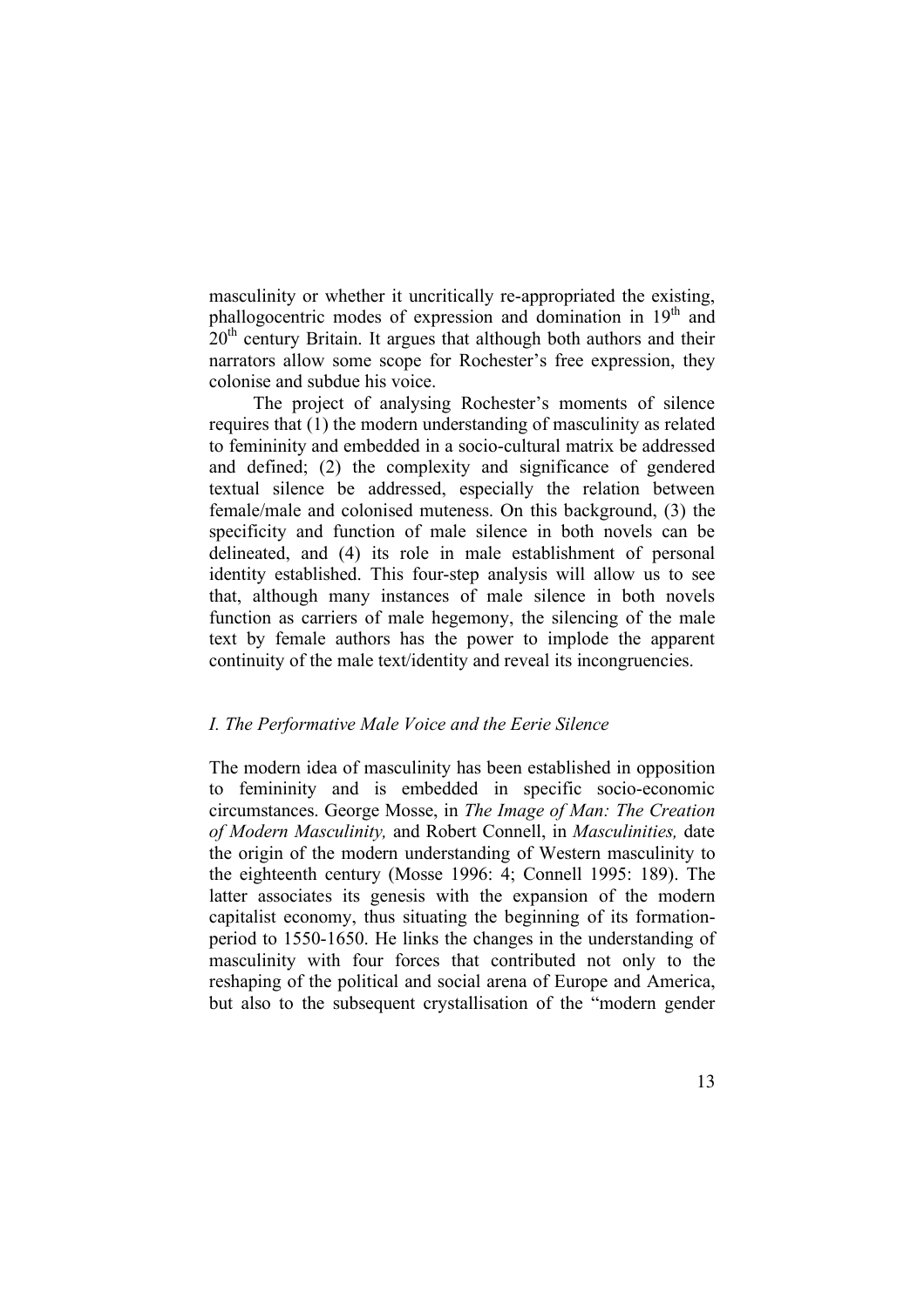order" (Connell 1995: 186). These forces cover the cultural metamorphoses which produced novel concepts of personhood and sexuality, the colonial expansion, the growth of capitalist centres and, finally, the subsequent visibility/emergence of sexual subcultures (186-188). With further changes in the socio-political arena, the idea of masculinity morphed and evolved:

[w]ith the eighteenth century, in seaboard Europe and North America at least, we can speak of a gender order in which masculinity in the modern sense – gendered individual character, defined through an opposition with femininity and institutionalized in economy and state – had been produced and stabilized. (189)

This institutionalisation of masculinity brought a diversification of male paradigms, whose variety and hierarchical character have long been recognised (76). According to Connell, one should talk about masculinities in the plural and remember that "it is impossible to understand the shaping of [. . .] masculinities without giving full weight to their class as well as gender politics" (76).

Likewise, Judith Butler provides a redefinition of gender which, while embedded in the discourse of binaries, allows one to see its unnatural character and provides a space for its re-designation, thus proposing a novel perception of masculinity. According to her, gender is produced and sustained by specific socio-political conditions and "intersects with racial, class, ethnic, sexual, and regional modalities of discursively constituted identities" (Butler 1999: 3). These socio-political processes, which are jointly informed by the heterosexual matrix, determine the performative character of gender (Butler 1993: 234).

With reference to these theories, gender, and thus also male identity, must be understood as discursively and performatively created, intertwined with the categories of class, race, and ethnicity, and grounded in the heterosexual matrix. This complexity requires that Rochester's masculinity be analysed as irretrievably interlaced with female identities, bound to his social status, and motivated by his imperial setting. With the help of this theoretical framework,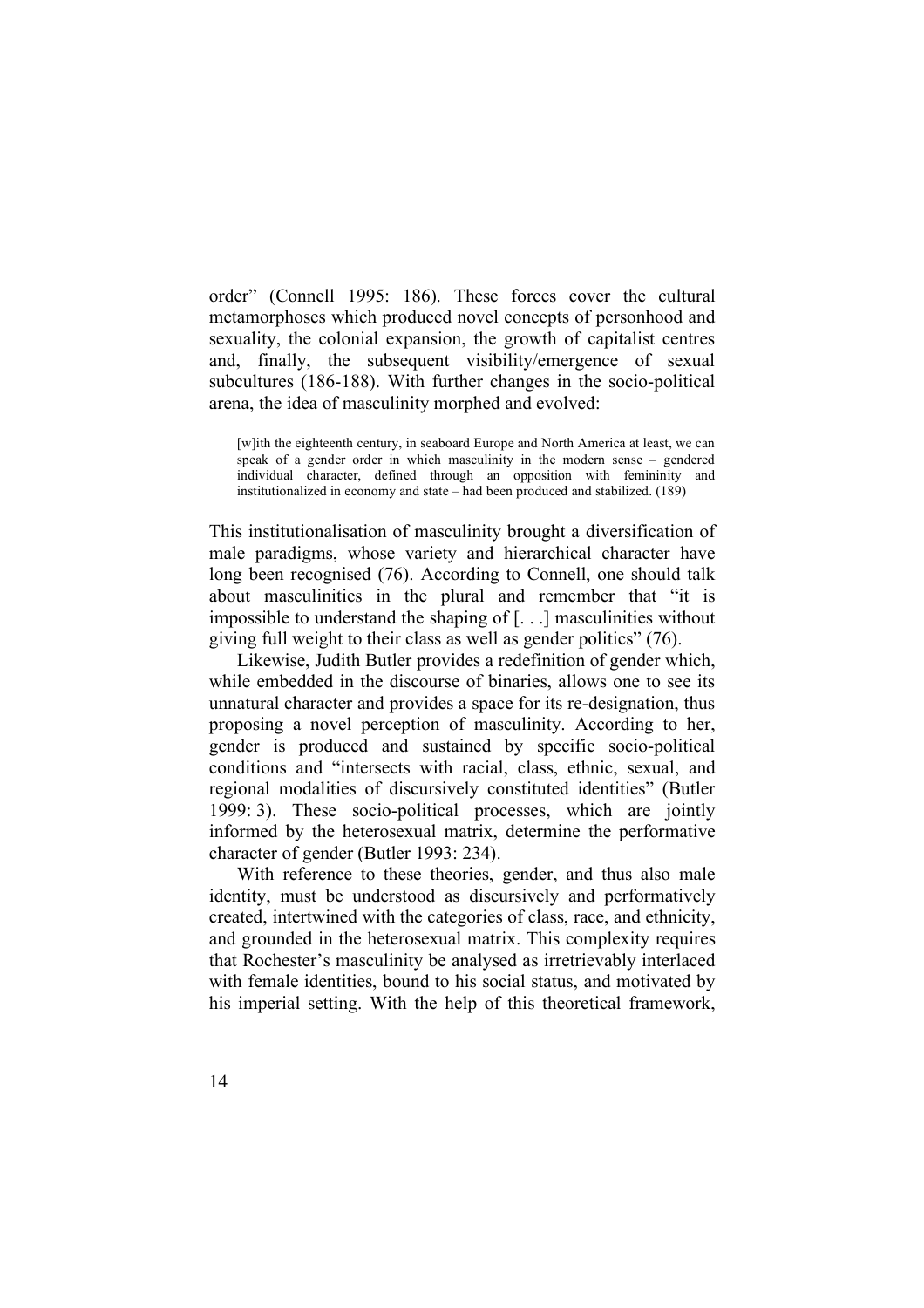the coalescence of Rochester's text (and his identity) with female narratives (Jane, Antoinette, Rhys and Brontë) can be considered with reference to the issues of audibility and silence, which are crucial to the formation of legitimate gender identities. Thus, the moments of Rochester's vocal (textual) and discoursive stillness can be put under scrutiny to determine whether they function as fissures in the construction of the hegemonic male identity or rather if they guarantee its stability.

Before the significance of silence can be determined, it is crucial to establish the importance and function of gendered speech in Brontë's novel. In her article "Speech and Silence in *Jane Eyre*," Janet H. Freeman argues that verbal proficiency and inadequacy are closely related to the question of authority and subjugation, and that,

[i]n *Jane Eyre*, the power of speech is supreme. It enables Jane to take more and more control of her life as the years pass and in the end to tell it to us. The gift of speech – and silence, its counterpart – of uttering words and hearing them spoken, dominates the world of *Jane Eyre* absolutely. (1984: 686)

Yet, although Freeman recognises the value that verbal communication and stillness acquire in the novel, she ignores the question of gender in their use, due to her exclusive focus on the main character and to little critical attention to ideological issues present in the text.

This omission significantly simplifies the analysis of character relations and the characters' individual appropriation of power. While audibility very often refers to male power, silence – traditionally categorised as a female virtue – can also be used by male protagonists to usurp and ensure their authority and subjugate the other. That is why Rochester's moments of silence cannot be interpreted in the same way as Jane's stillness and tranquillity; nor can one see them only as a means with the help of which he deceives and manipulates his environment, as Freeman does (1984: 694). One also cannot generalise and accept these moments as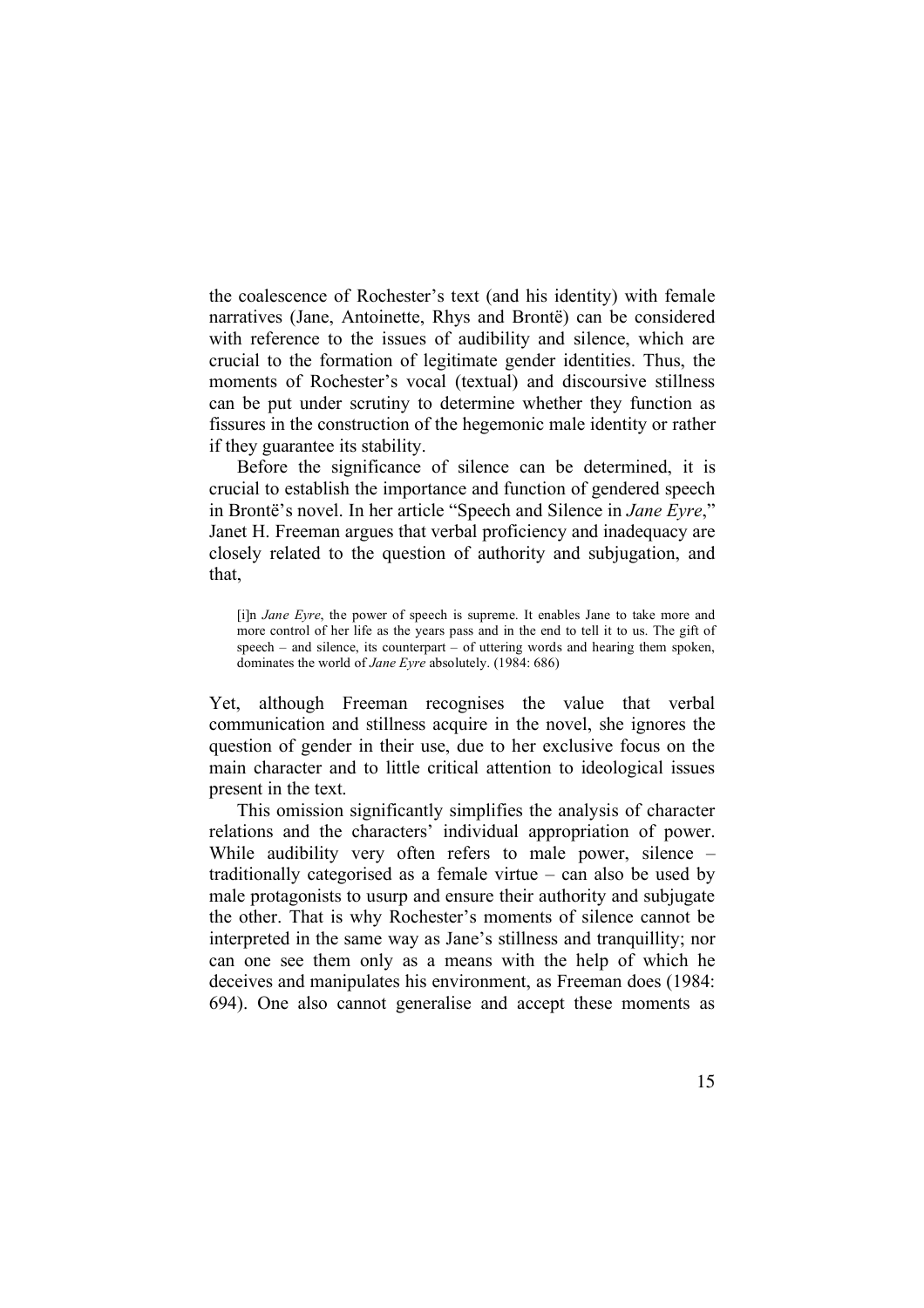instants of male failure – monuments of inactivity and stillness. Rather, one has to see his silence as interwoven with the silence of the other, the feminine, the non-white, the colonised. Thus, in order to reveal the complexity of Rochester's muteness, this essay reposits it on the background of the racial and gendered silences as produced in *Jane Eyre* and *Wide Sargasso Sea*.

As for the silenced other in *Jane Eyre*, it is epitomised by Bertha Mason. Muteness seems to occupy the centre position in her construction. Not only does she never speak herself, she is also almost extinct from the general narrative of the book. Although there are references made to peculiar events in Thornfield Hall, her story is only told after Briggs upsets the wedding ceremony and reveals "the existence of a previous marriage: Mr. Rochester has a wife now living" (Brontë 2000: 289). The subsequent narratives of Briggs, an old butler and, especially, Rochester and Jane, stress Bertha's performative silencing and, simultaneously, participate in it. In Rochester's verbal outburst after Brigg's revelation, she is painted as a creature devoid of agency:

she came of a mad family: – idiots and maniacs through three generations! Her mother, the Creole, was both a woman and drunkard! – as I found after I had wed the daughter; for they were silent on family secrets before. Bertha, like a dutiful child, copied her parent in both points. (292)

It is in this "aping" of her mother that Rochester perceives Bertha's fault and that he sees a sign of her inability to act out of her own accord. Yet, he himself is also responsible for her inertia. Although he provides convincing reasons for his conduct, there is no doubt that both his actions (Bertha's confinement to the attic) and speech acts rob his wife of any performative power.

Rochester's performative and verbal silencing of Bertha is a process which is to guarantee his patriarchal position. He acts here as a representative of the Law-of-the-Father, who forces upon her the mandatory tranquillity which Victorian society regards as an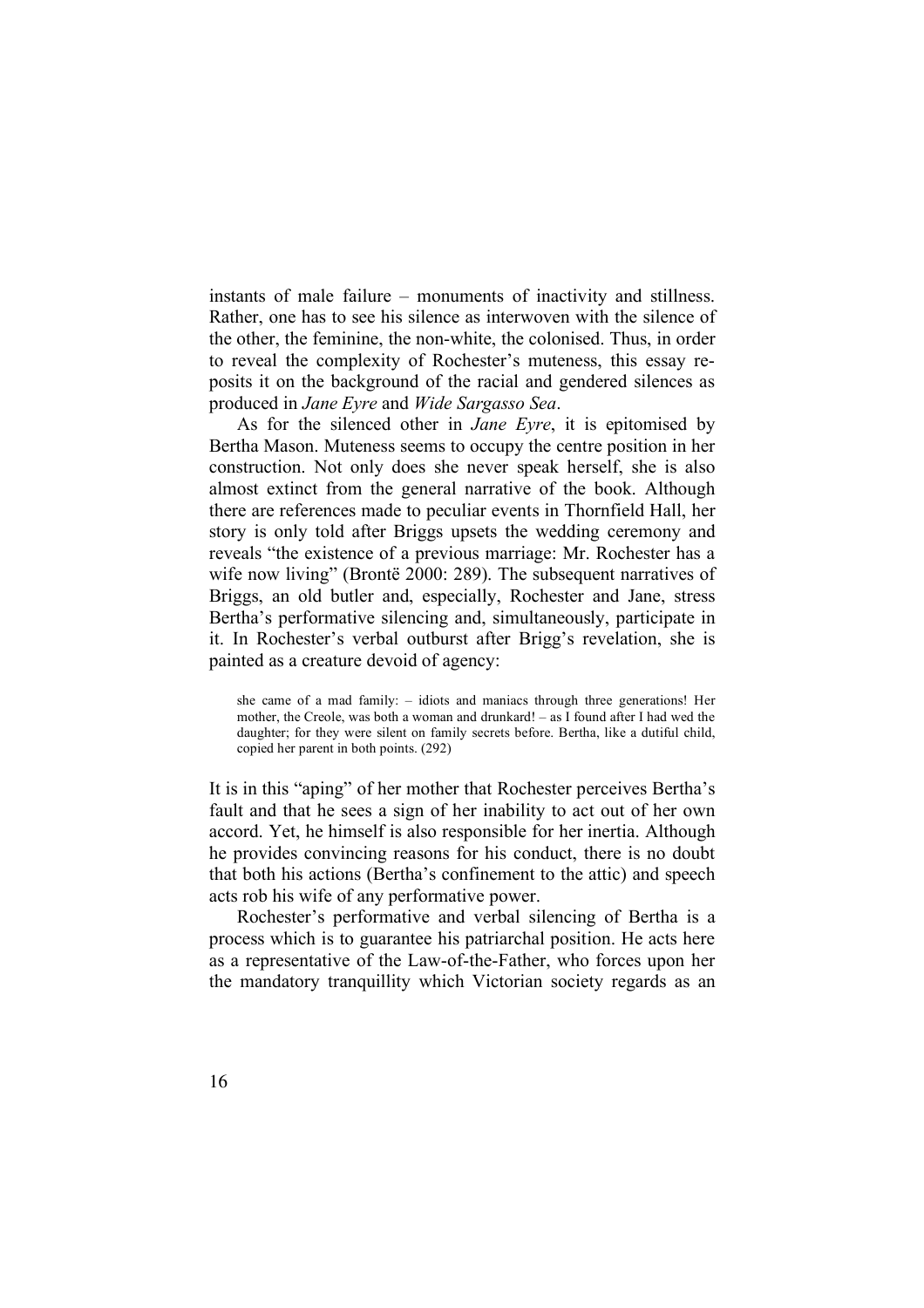## attribute of femininity and which frustrates Victorian female subjects:

It is in vain to say human beings ought to be satisfied with *tranquillity*: they must have action [...] Millions are condemned to a *stiller* doom than mine, and millions are in *silent* revolt against their lot. [. . .] Women are supposed to be very *calm* generally [. . .] they suffer from too rigid a *restraint*, too absolute a stagnation [. . .] It is thoughtless to condemn them, or laugh at them, if they seek to do more or learn more than custom has *pronounced* necessary for their sex. (109; my emphases)

In her monologue, Jane uses such words as stillness and tranquility to describe the condition imposed on women by the patriarchal society, which forms and pronounces the accepted paradigms of female articulation. Thus, by subduing Bertha, Rochester acts as an enforcer of patriarchal codes and so simultaneously protects his own position. Robert Kendrick recognises the rationale behind Rochester's actions: "[t]aking Jane as his illegal wife or as his mistress is an attempt to erase Bertha and the 'problem' she represents for Rochester – the problem of his own representation vis a vis others within the dominant fictions" (1994: 8). According to Kendrick, Rochester's

transgressions, in the form of the mercenary marriage and subsequent abuse of Bertha, and his attempt to marry outside the codes that sanction marriage, are not so much violations of the patriarchal norm as they are exaggerations of it so that it exceeds its original boundaries. (8)

Yet, rather than solidifying his own position by silencing the other, Rochester only reveals the desperatness with which he wishes to attain the masculine paradigm prevalent at the time. His exaggerated attempts at "fitting in" issue from the recognition of his lack and the fear that it inspires. They show that his masculinity is a concept in the making and that it is controlled and governed by the patriarchal order, which imposes certain discursive paradigms on men and coerces them to live up to these. Rochester's repetitive silencing of the colonial and female other together with his performative acts of exaggerated adjustment to social norms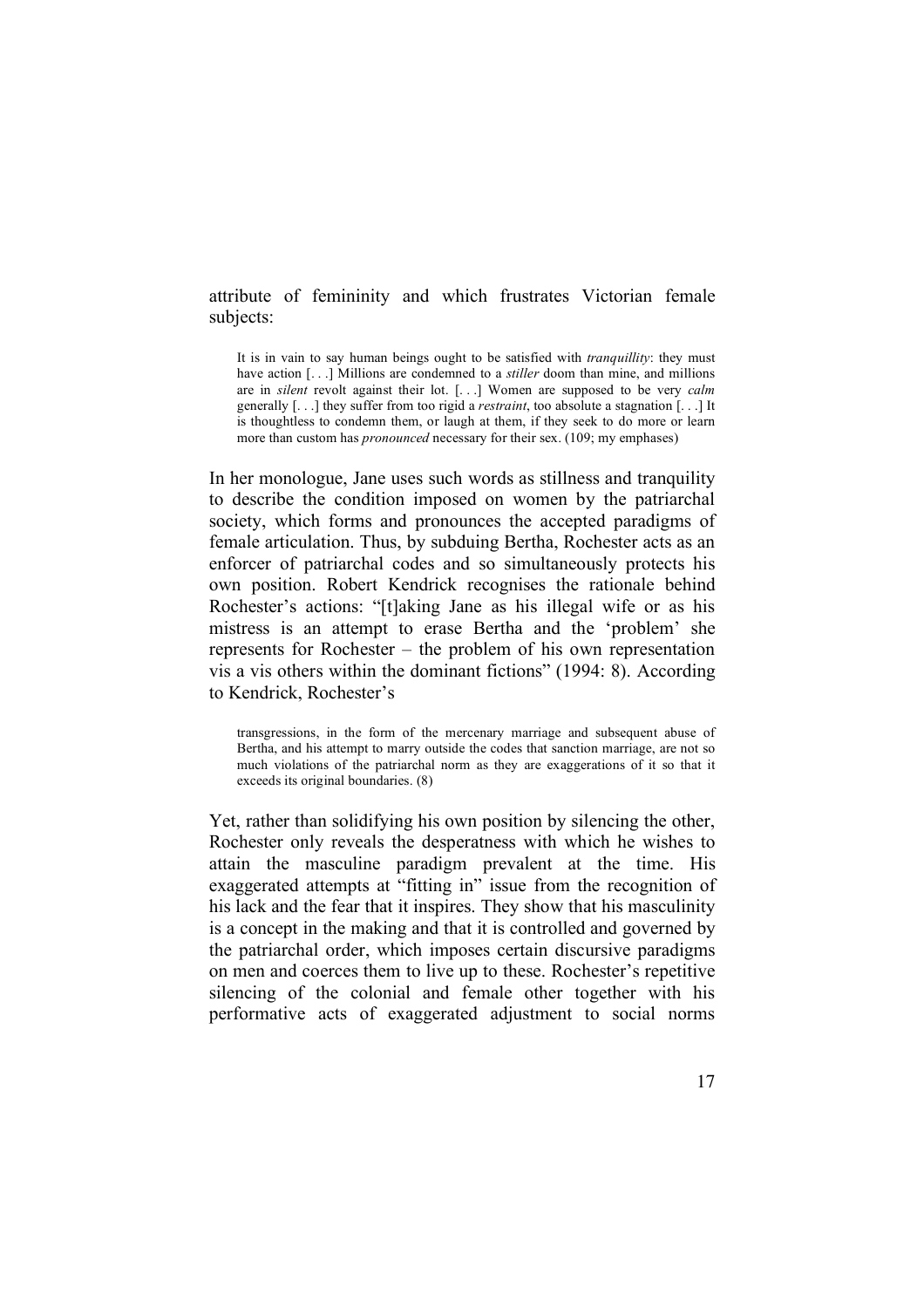(veiling of his past, constraining of the other, re-positioning of himself through marriage) testify to his recognition of the precarious position he occupies.

Through the subjugation of the other, Rochester not only wishes to reclaim his hegemonic position in Victorian society and acts as a guardian and a representative of British imperialism but is also established as a pawn and victim of the patriarchal order. By defining Bertha's mother as "the Creole," "a mad woman," and "a drunkard" (Brontë 2000: 292), Rochester equates the three, thereby questioning her culture and its righteous existence. At the same time, he usurps a higher position in the hierarchy of being by referring to the Creoles' insanity and instinctive, excessive behaviour. This gives him the opportunity to present them – the other – as deceitful and indulgent, and thus as rightly controlled by and subjugated to imperial power. In this way his speech acts adhere to the father-text, the male paradigm of thinking in colonial Britain. The father-text must be understood as a set of normative rules, which, having been socially, legally and culturally sanctioned, invest total control in male citizens but also require from them acceptable conduct.

Yet, Rochester's verbal erudition not only serves him to symbolically establish and maintain power over the colonial other; he also uses it to manipulate gendered subjects around him. Mrs. Fairfax is baffled by his speech; she reveals to Jane that, "you cannot be always sure whether he is in jest or earnest, whether he is pleased or the contrary; you don't thoroughly understand him, in short" (105). It seems that Rochester prides himself on his ability to puzzle. While talking to Jane, he asserts that she is afraid of him "because I talk like a Sphynx" (138) and although Jane tries to deny it, her discomfort is to be sensed in her speech. In spite of this ability to bewilder, Rochester's speech acts do not always render the desired effect. When seated in the dining room, Rochester urges Jane to speak, which does not produce the looked-for outcome: "Accordingly I sat and said nothing: 'If he expects me to talk for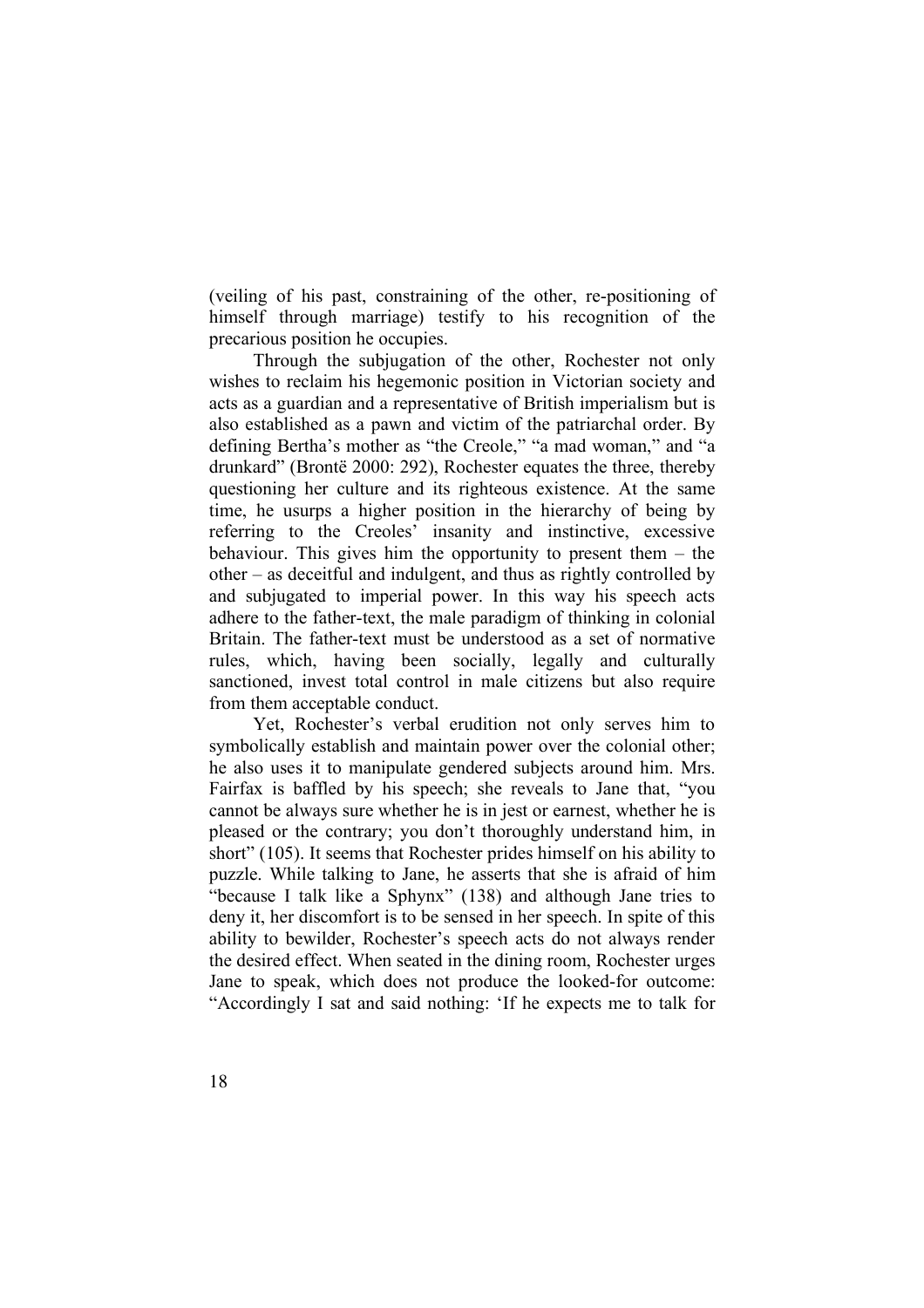the mere sake of talking and showing off, he will find he has addressed himself to the wrong person,' I thought" (133). Here, Rochester fails to command Jane, and thus to take control over her. Jane's muteness serves her as an instrument of resistance. Her insubordination sabotages the illusion of Rochester's hegemonic position. So does Bertha's avoidance of his last call, after she sets the house on fire. As Kendrick observes, elaborating on the effects of her disavowal,

her refusal to acknowledge him, even with mad laughter, leaves the exchange in suspension as she jumps. Even though she is dead, she is not "finished," because she does not die as "Bertha Rochester." She dies unrecognized, and unrecognizing, and her remains remain the disruptive supplement to the narrative of English normalcy in which Rochester participates. (10)

In view of this, it can be claimed that, altough Victorian patriarchy coerced women into silence, it simultaneously gave them a powerful instrument with which the "weaker sex" could threaten the alledgedly stable identities that men enacted. It is these patriarchal codes of silence which Brontë plays with in her construction of textual gender identities.

On the one hand, the narrator is aware of the ambiguity of female silence and uses it to her own purposes. On the other hand, she is conscious that the patriarchal order handed muteness to men as well, which, rather than subjugating them in the way that it subdues women, has become another expressive means of their dominant position. Freeman argues that Rochester's silences, like his speeches, serve as a tool of deception and irony. She argues that they establish imbalance between him and Jane as "[h]e specializes in partial truths, in half-said exclamations of love or despair, in obscure references to nameless horrors out of the past only dimly revealed" (Freeman 1984: 694). Although Freeman is right in maintaining that silence is another instrument Rochester uses to manipulate Jane, its manipulative power must be seen in a broader context, and in reference to the narrative progression: Before Jane's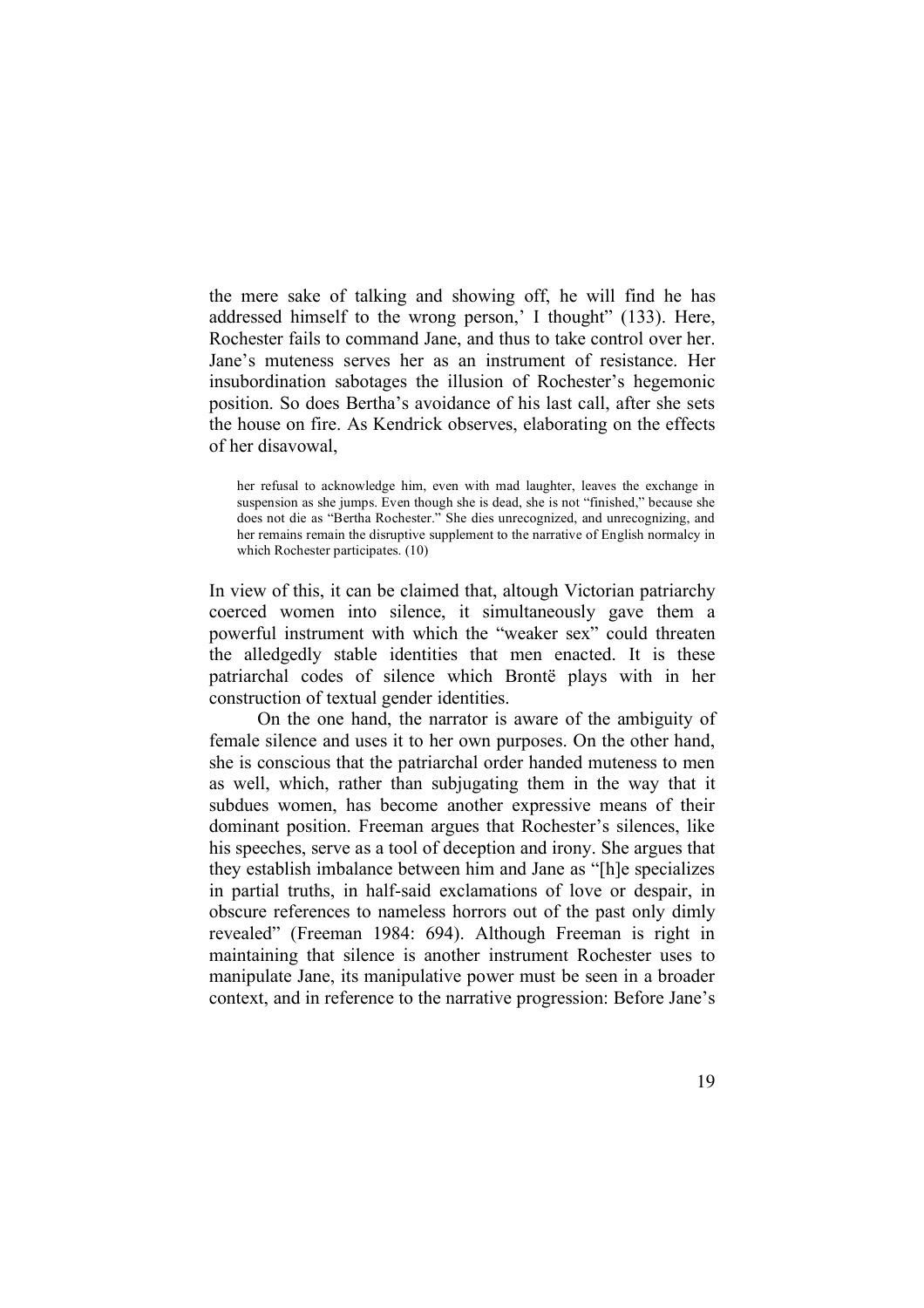flight from Thornfield Hall, Rochester's stillness allows him to protect himself by refusing to grant Jane access to information. After Bertha Mason sets his bed on fire and Jane prevents his death, Rochester disappears for a long time without a word of explanation. This acoustic and physical withdrawal is a moment of deliberate silence and separation.

The distance which is created by muteness is a mechanism characteristically used by male characters in the novel when their identity is at stake. Having returned from his inspection of the third floor which ensues after the fire in his chamber, Rochester says: "'I have found it all out  $[...]$  it is as I thought," (Brontë 2000: 149) without, however, disclosing what he has found out. The words that he decides not to utter are "almost visible [. . .] on his lips" (150). After he releases her, no more is spoken for the next one and half chapters, which is, among other things, motivated by Rochester's sojourn at Miss Ingram's place. Thus, here, the physical desertion as well as silence concerning the events of the previous night can be interpreted as defensive mechanisms, which are supposed to protect Rochester's identity and reputation, and, above all, to guarantee his future success. Yet, one should not forget that it is the female narrator (or Brontë by proxy) who controls his utterances and thus also limits reader's access to his thoughts and actions. Notwithstanding the author's wish to create suspense and to stress the narrator's emotional struggle, her silencing of Rochester also has another dimension: it denies him the possibility to tell his own story and, thereby to establish a textual link with the reader. Brontë, it seems, re-inscribes Rochester in the oppressive position that the Victorian society has designated for him.

In other words, silence – both on the levels of Jane's narrative and Brontë's text – serves Rochester to protect his position of a patriarch, a gentleman. One such instance occurs when he talks to Jane, who has slipped away from the room full of guests. This incident should be analysed carefully due to its acoustic potency. Jane, sitting in the corner of the room, witnesses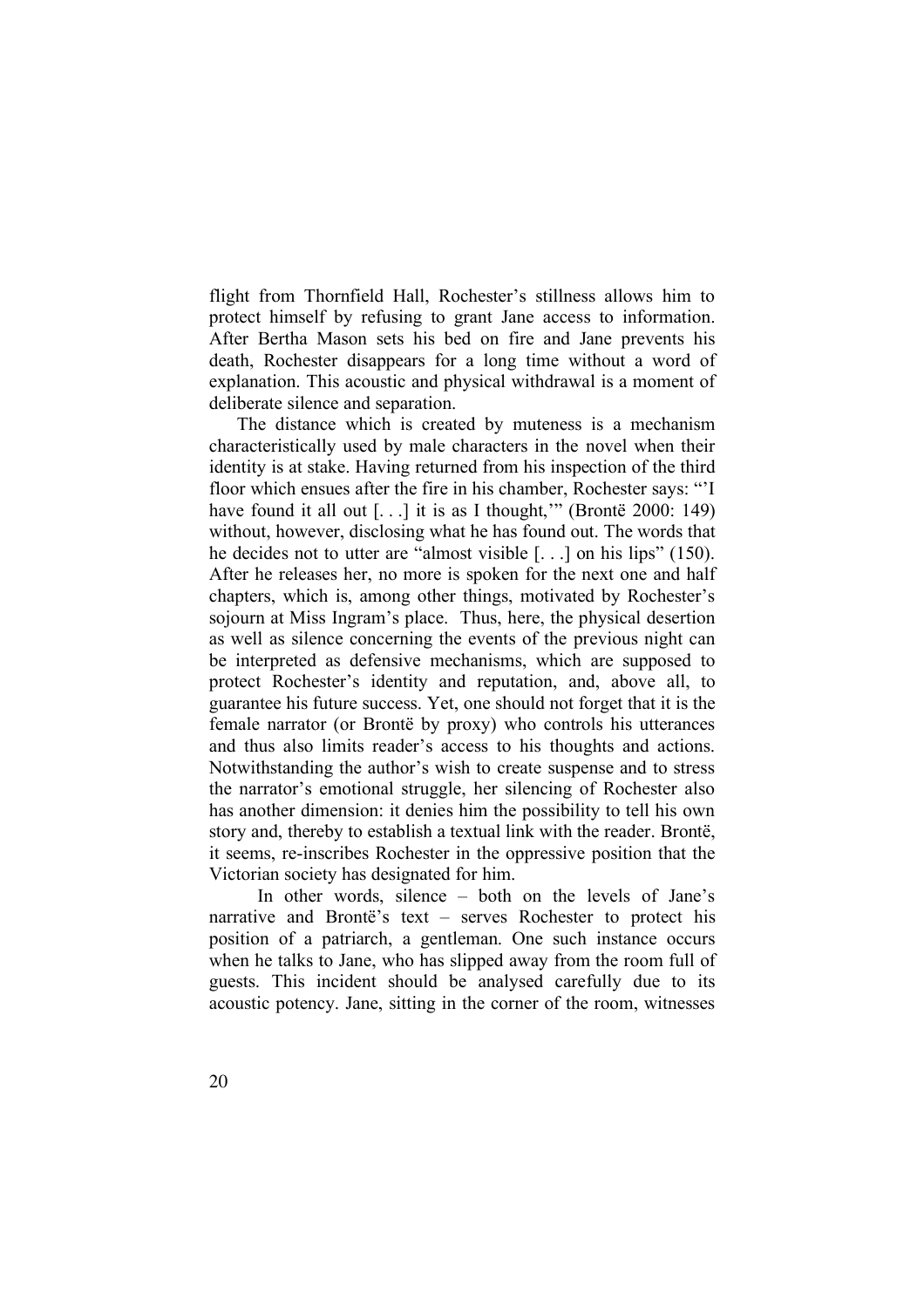verbal duels between Rochester and Miss Ingram, who, with a short "Sing!" (180) finishes the debate, and orders him to perform. What he sings we do not know, but we are, like Jane, "arrested" by the quality of his voice, which she describes as "a mellow, powerful bass, into which he threw his own feeling, his own force; finding a way through the ear to the heart, and there waking sensation strangely. I waited till the last deep and full vibration had expired" (180). This enchantment is followed by subdued voices heard by Jane outside the room and Rochester's address to Jane. Their conversation, which betrays signs of his concern for and deeper feeling towards Jane, is followed by Jane's and then Rochester's silence, and is rounded up in a narrative pause. Jane's refusal to disclose her feelings is succeeded by Rochester's inquisitive speech, which he finishes with:

This moment of silence seems to be more reverberating with meaning than the word-duels with Miss Ingram and Rochester's dialogues with Jane. His half-uttered address is arresting – the more so that the narrator keeps silent on this issue as well. This time, Rochester's speechlessness results from his momentary lack of control and the subsequent realisation that he has said too much. It seems as though the barriers and frontiers which he has maintained all this time begin to leak and give way to the other, the abject, the unmanly – the feelings which do not become a man in his position.

And yet, his refusals to speak are not only a result of a momentary forgetfulness and subjugation to conflicting feelings; sometimes they are premeditated and thought over. Before the wedding, Rochester replies to Jane's inquiries concerning the person of Grace Poole with a promise of postponed explanation: "when we have been married a year and a day, I will tell you; but

Well to-night I excuse you; but understand that so long as my visitors stay, I expect you to appear in the drawing-room every evening: this is my wish; don't neglect it. Now go, and send Sophie for Adèle. Good night, my \_\_\_\_\_\_\_' He stopped, bit his lip, and abruptly left me. (181)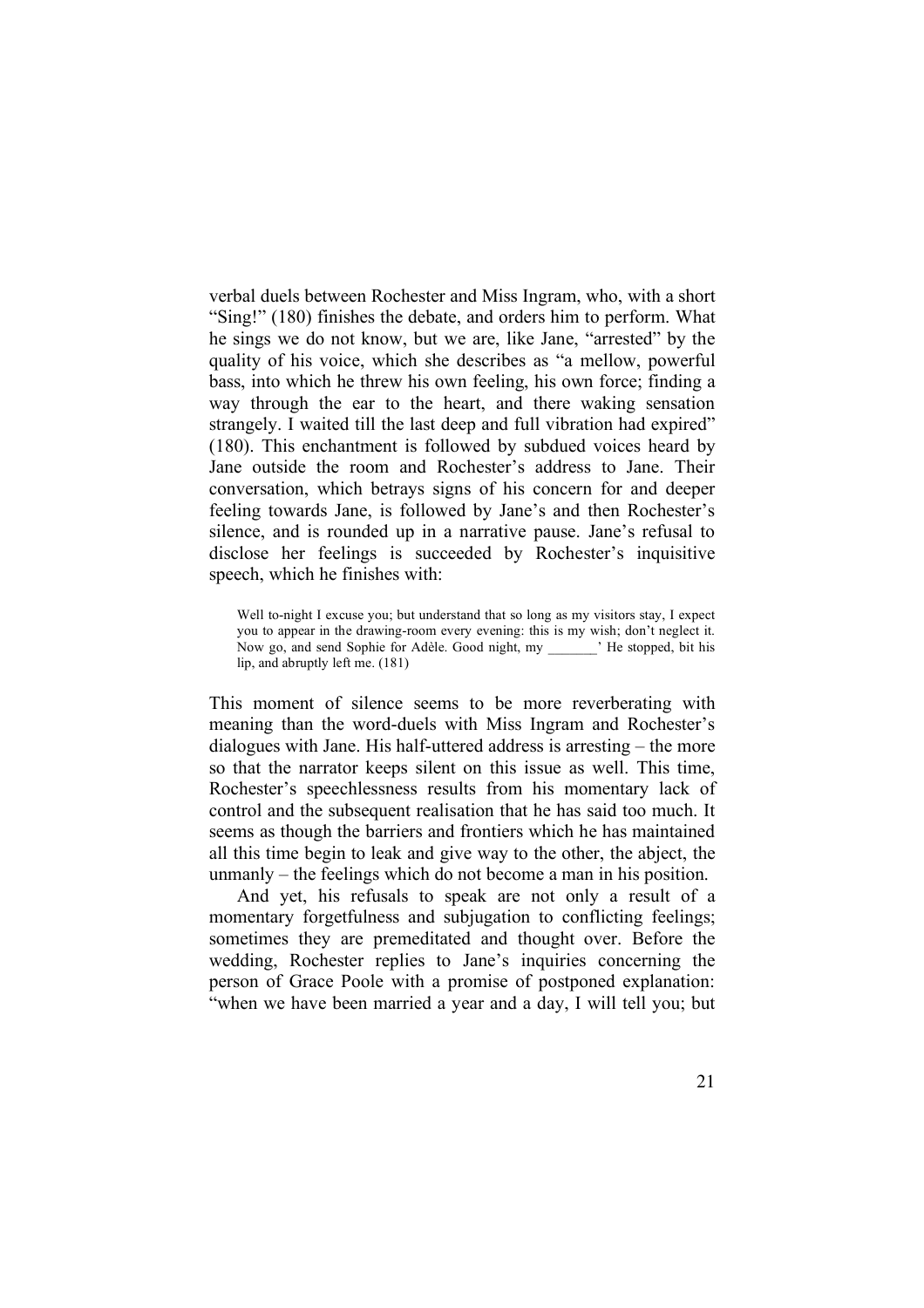not now" (285). This premeditation testifies to Rochester's search for shelter in silence when his identity is at stake. Be it a revelation of his past that he worries about or his future prospects, his muteness guarantees him (at least in his eyes) the maintenance of the dominant position. His silence must be regarded as an individual enactment of socially imposed precepts of masculinity – a way of keeping up appearances and maintaining a homogenous self. All three moments in which Rochester says nothing mark not only his conscious decision to manipulate but also serve as a protection shield. Simultaneously, they prove that Rochester's masculinity is in no way continuous and stable and that many of its disruptions are prevented or concealed by silence.

Interestingly enough, his voice also disappears at the end of the novel, when, in a direct address to the reader, Jane reiterates his words without giving the reader any direct access to them. In this way his voice, more than before, becomes embedded in and re-told through the female-text. It is only sporadically that his words resound on the last pages of the book, the last instance being his regaining of sight: "Jane, have you a glittering ornament round your neck? [. . .] And have you a pale blue dress on?" (451) are the last words of his we hear. Although insignificant in their content, these utterances rehabilitate Rochester as they indicate the end of his penance. Yet, this restoration of his sight does not reintroduce his voice. From this sequence on, the female voice is the only one in the narrative. This authorial and narrative subordination, silencing and full re-appropriation of the male voice makes place for the female voice to flourish. However legitimate this decision, it nevertheless shows that the "free expression" of the male hero is never liberated, and that, analogously to male narratives which subjugate the female characters, women's narratives do the same with male protagonists.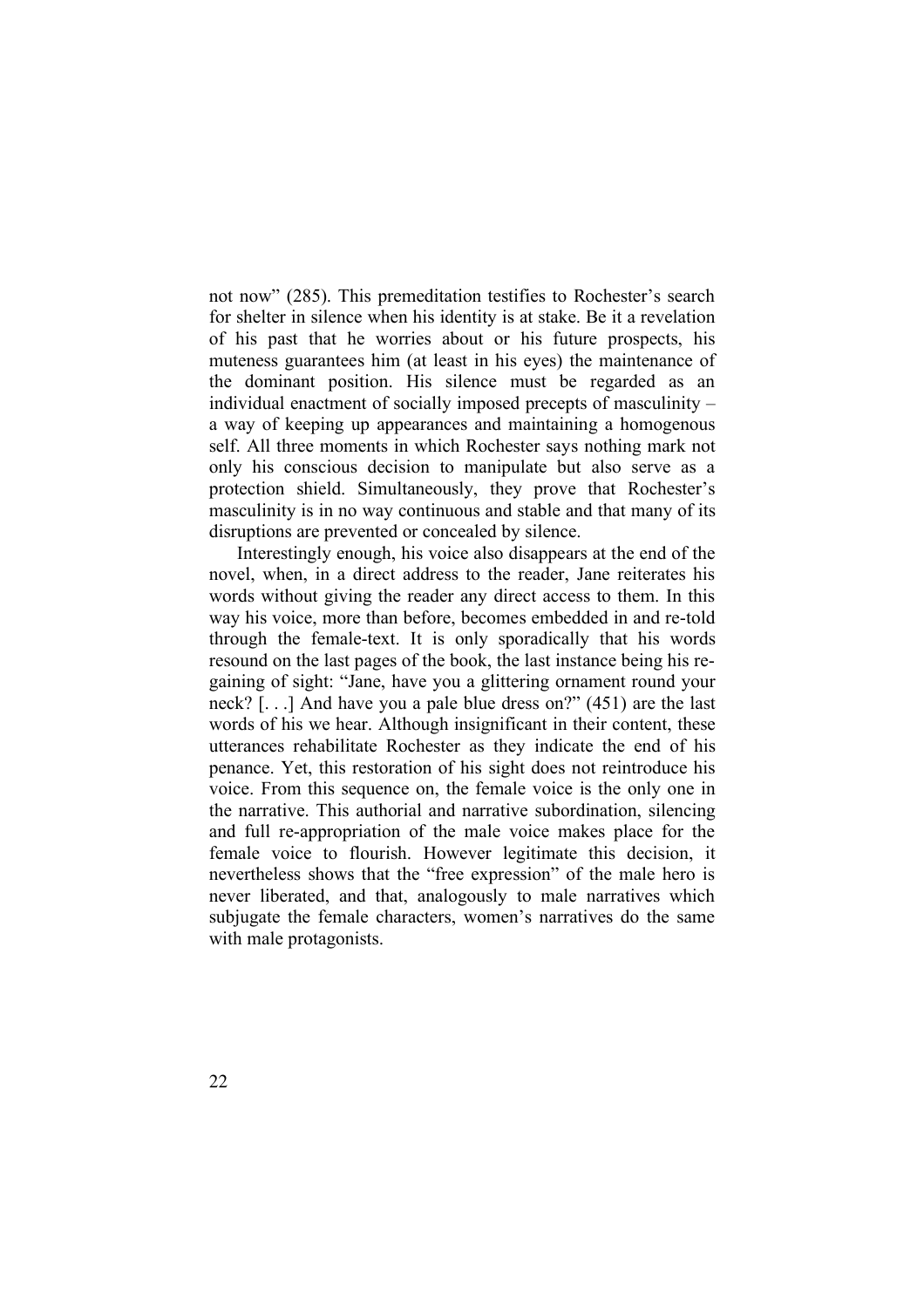## *II. Weaved into the Mother-Text*

Harrison maintains that Brontë's text, like a majority of novels in the  $19<sup>th</sup>$ century, simultaneously subverts and maintains "patriarchal literary standards" (Harrison 1988: 14). Despite this ambiguity inherent in the woman's text, there is no doubt that *Jane Eyre*/Jane Eyre conquers the male protagonist and subdues his voice. Likewise, in *Wide Sargasso Sea*, the male narrative is plated and intertwined with the female story and re-told by a female author. Here, however, it is given more prominence, which allows Harrison to argue that,

[w]hile Rhys's presentation of the masculine text is rigorous in the seemingly accurate psychological narration of itself [. . .] Rhys nevertheless uses the male text as a fixing place in much the way that the discourse of "Man" in our culture has used "Woman," but with a difference. The placement of the masculine text does not silence the text – he still tells his own story – as the woman's text has been silenced. In his displacement, he becomes the defining litany of his own speech, and a recital of the reasons for it. (129)

It is the contention of this essay that, notwithstanding the possibility of Rochester's self-articulation, the female text severs his connection with the other – the female, the colonised – and thus also with the female reader, thereby aborting any possibility of his being understood.

The situation in which Rochester has found himself when marrying Antoinette requires from him that he take up a new position: that of a husband and a representative of the imperial and patriarchal masculinity in the Caribbean. In this attempt, he can do nothing else but rely on structures that he knows. Rochester falls back upon textual identities that are familiar to him and that he can utilise to express himself. In the chapter devoted to Rochester's narrative in *Wide Sargasso Sea*, Harrison convincingly argues that Rochester's narrative establishment of the self is ambiguous due to this problematic attitude towards the mother- and father-texts (242- 243). These two discursive paradigms are to her nothing else but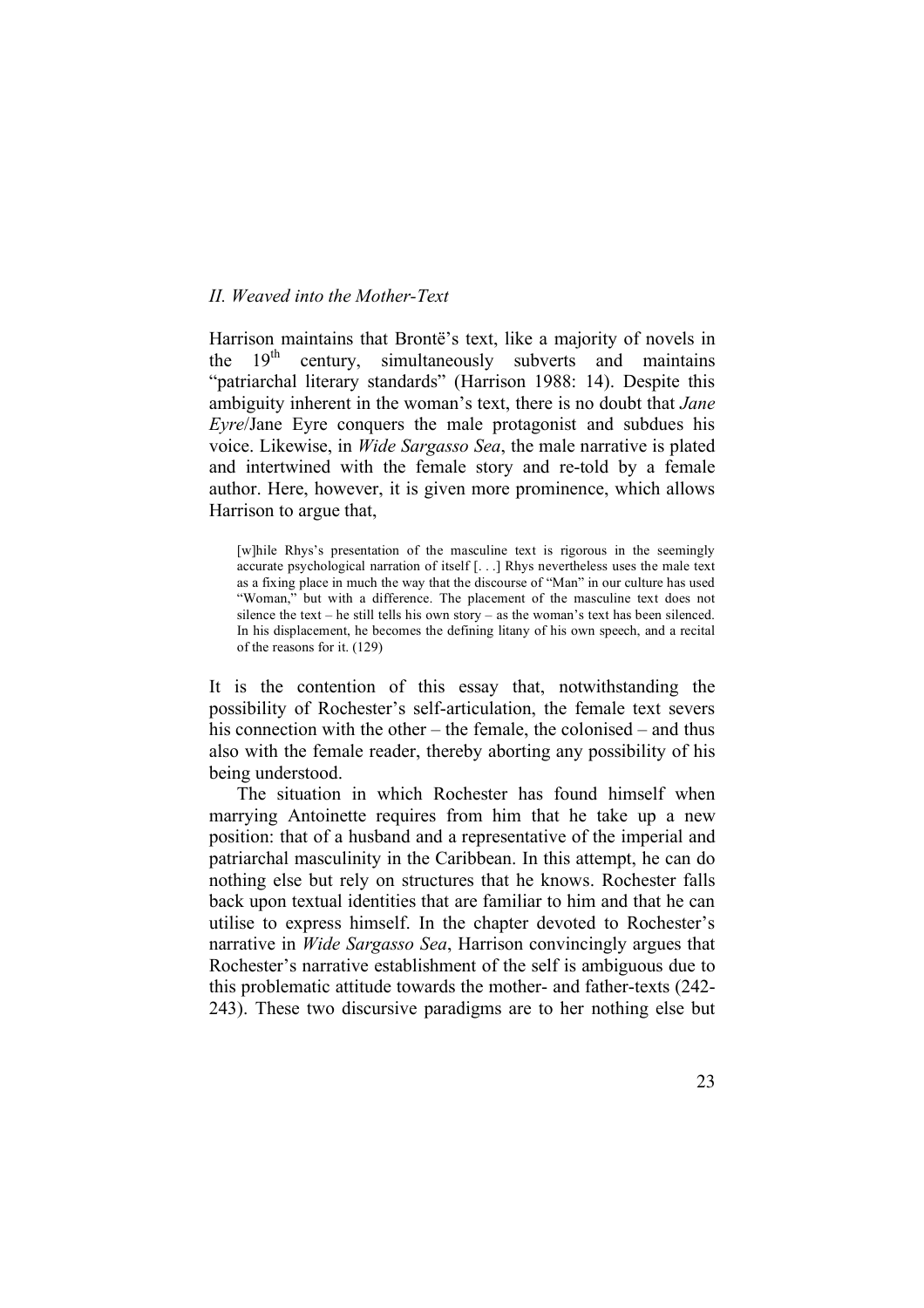culturally sanctioned gendered structures within which males and females can express themselves, and whose frames offer them scaffolding for their self-expression. These codes allow them to be recognised as legitimate subjects.

In view of this, Rochester's entanglement with both feminine and masculine texts illustrates his ambivalent attitude towards gendered discourses around the self:

The further he attempts to thrust the mother-text from him, the closer he comes to an identification with it. Within this subtextual framework, we can also see "Rochester" and Antoinette as distorted mirror-images of one another. The novel may be about the relationship between "Rochester" and Antoinette, and its consequences, but the man's narrative provides a testing ground for the real combatants, the mother-text and the father-text. His narrative is consistently poised between mother and father and he tries again and again to opt for the father-text. (194-195)

These attempts prove the indefinite position that Rochester inhabits in relation to the female narratives with which his self and his narrative are interlaced: those of Antoinette, Amelié, Jane Eyre and Charlotte Brontë (221). From this intertwining springs the ambivalence of his own text, which he tries to de-feminise, so that, although "[h]e both emphasises and rejects his alliance of the several texts of difference that he has attempted to condense into one, [. . .] his narrative [can] return to the intimate, individual text of his own masculinity" (247).

When seen from this perspective, Rochester's attempts to separate his own narrative from the narrative of otherness can be interpreted with the help of Butler's line of argumentation. According to her, gendered subjects are required to attain an ideal and thus to engage in a reiterative struggle which is to bring them nearer to the socially accepted paradigm. This repeated performance gives them the illusion of having eliminated ambiguities inherent to their position. At the same time, these struggles testify to nothing else but an ultimate failure of subjects to attain the ideal (Butler 1999: 37). Likewise, Rochester's tale is not entirely free of feminine codes, which is partly due to the fact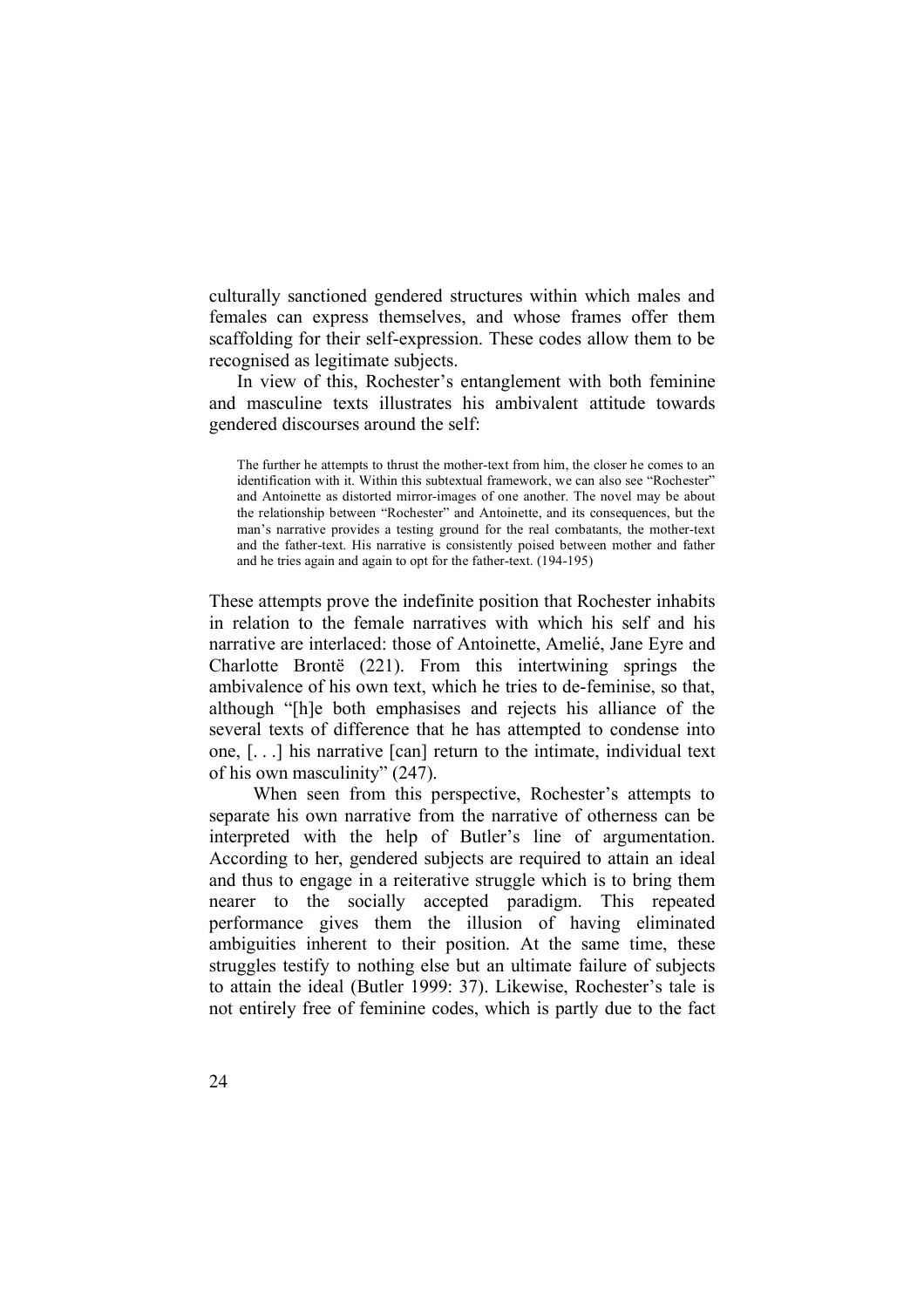that the trespasses between his and Antoinette's narratives are not altogether easily definable. Although the largest chunks of their stories conform to the overall divisions in the book, the reader does not immediately recognise the narrative standpoint, especially in the shorter interruptions of Rochester's account. Such a configuration adds to the ambiguity of Rochester's articulation of his identity.

Not only is Rochester's text intertwined with Antoinette's narrative, but like her, he also often makes use of the rhetoric of gendered silence. In his narrative in the second part of *Wide Sargasso Sea*, muteness is intrinsically gender specific. His filtering of information testifies to the gendering and proper acculturation of his perceptive apparatus. Thus, as Harrison rightly notices, in the initial parts of his narrative, "[w]omen and male children [. . .] are described in their response to him almost exclusively in their manner of looking at him; men are described by what they say and how they say it" (1988: 203). In view of this, one could argue that the society which has formed him has also formed his habit of regarding voice as the centre of male identity but referring to sight as intrinsically belonging to female perception. Rochester's gaze here is utterly masculine as it objectifies the females he sees, constructs them as unable to enter the male linguistic codes and thus assigns them their "proper" places in the culturally sanctioned imperialistic and heterosexual matrix. In what follows, he rejects the validity and authority of their narrative voices through which they attempt to explain their selves to him.

The ultimate demonstration of Rochester's deafness to the female (Antoinette's) voice is articulated when he admits to himself, "I won't tell you that I scarcely listened to your stories" (Rhys 1999: 102). This refusal to listen is closely related to the cultural deafness to female self-articulation and testifies to a deliberate separation of the two discourses which, socially imposed, prevents their mutual exchange and influence, thus guarding the patriarchal hierarchy of gendered subjects. To sustain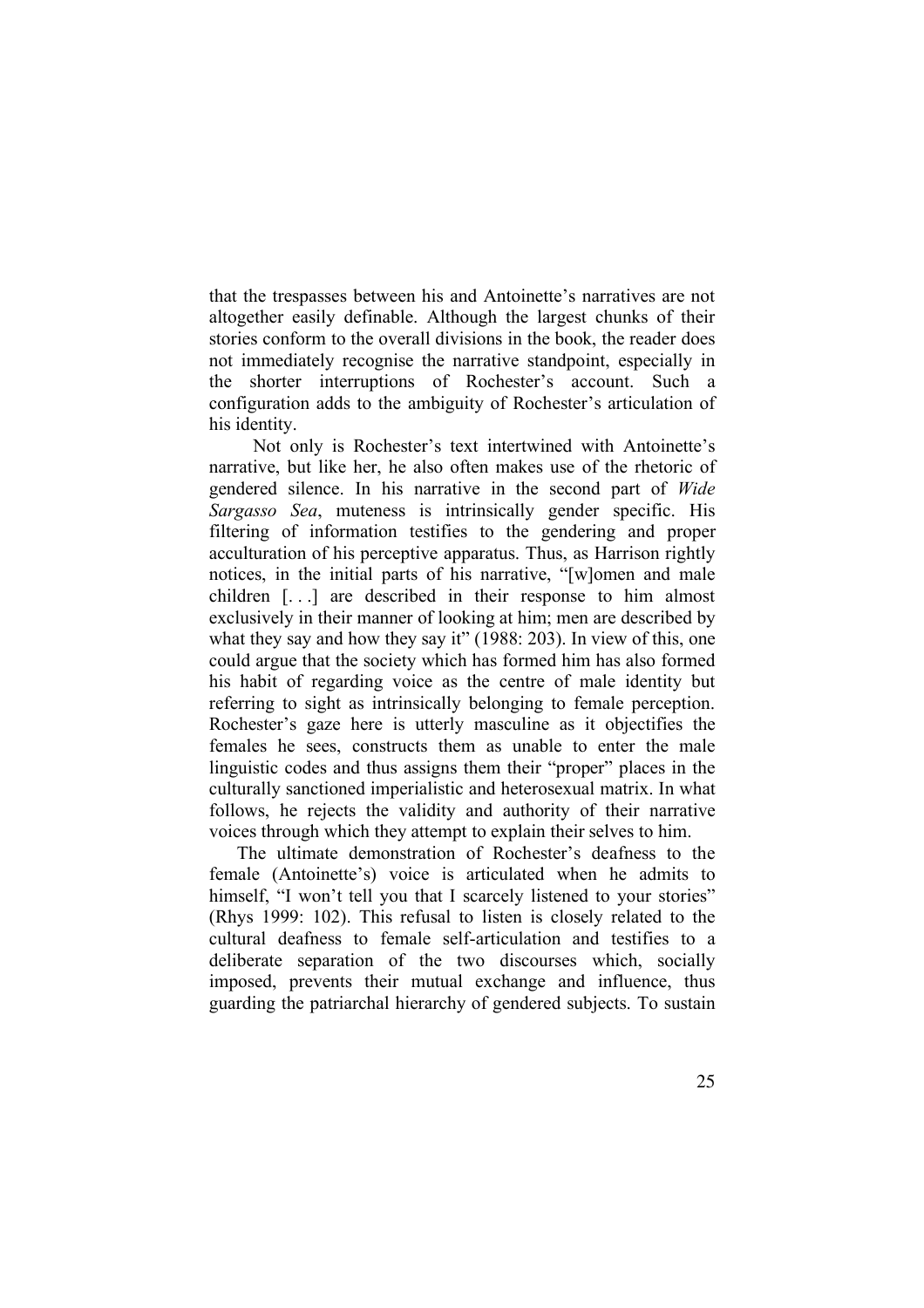his identity and to protect his reputation, Rochester must quieten Antoinette; he must erase her from his mind – after all, she has ruined him: "She had left me thirsty and all my life would be thirst and longing for what I had lost before I found it" (103). It is her who has whetted his desire and has failed to satisfy it. His dissatisfaction comes from his conviction that her animalistic instincts can be infectious and thus precarious to his position, but also from his recognition that his father's plan to marry him to Antoinette, and thus to ensure his financial well-being, backfired. The marriage with the Creole has become a hindrance on his way to respectability. That is why it has to be repressed and forgotten: "I too can wait – for the day when she is only a memory to be avoided, locked away, and like all memories a legend. Or a lie. . . ." (103).

Yet, Rochester's resolution to forget is accompanied by his awareness that this goal can never be achieved and that, from then on, his position will always be vulnerable. Whatever plan he devises, he will neither be able to quieten her voice (which will reverberate in the gossip and the legends told by others) nor to separate his own story from that of Antoinette:

I wrote to the firm of lawyers I had dealt with in Spanish Town. I told them that I wished to rent a furnished house not too near the town, commodious enough to allow for two separate suites of rooms. I also told them to engage a staff of servants whom I was prepared to pay very liberally – so long as they keep their mouths shut  $[\dots]$  I scowled [...] as I re-read the letter [...] However much I paid Jamaican servants I would never buy discretion. I'd be gossiped about, snug about. (97-98)

Rochester's attitude towards Antoinette and his plan to deal with the story show that not only has he been coerced into believing that his position depends on his ability to separate and silence the other, he has also been fooled into thinking that he can easily do it. What he has not been told is that this masculine paradigm is nothing else but an unattainable ideal, which he will never be able to embody. What is more, he has also been forced to trust in the stability of his identity, which is to come from the fortification of his self against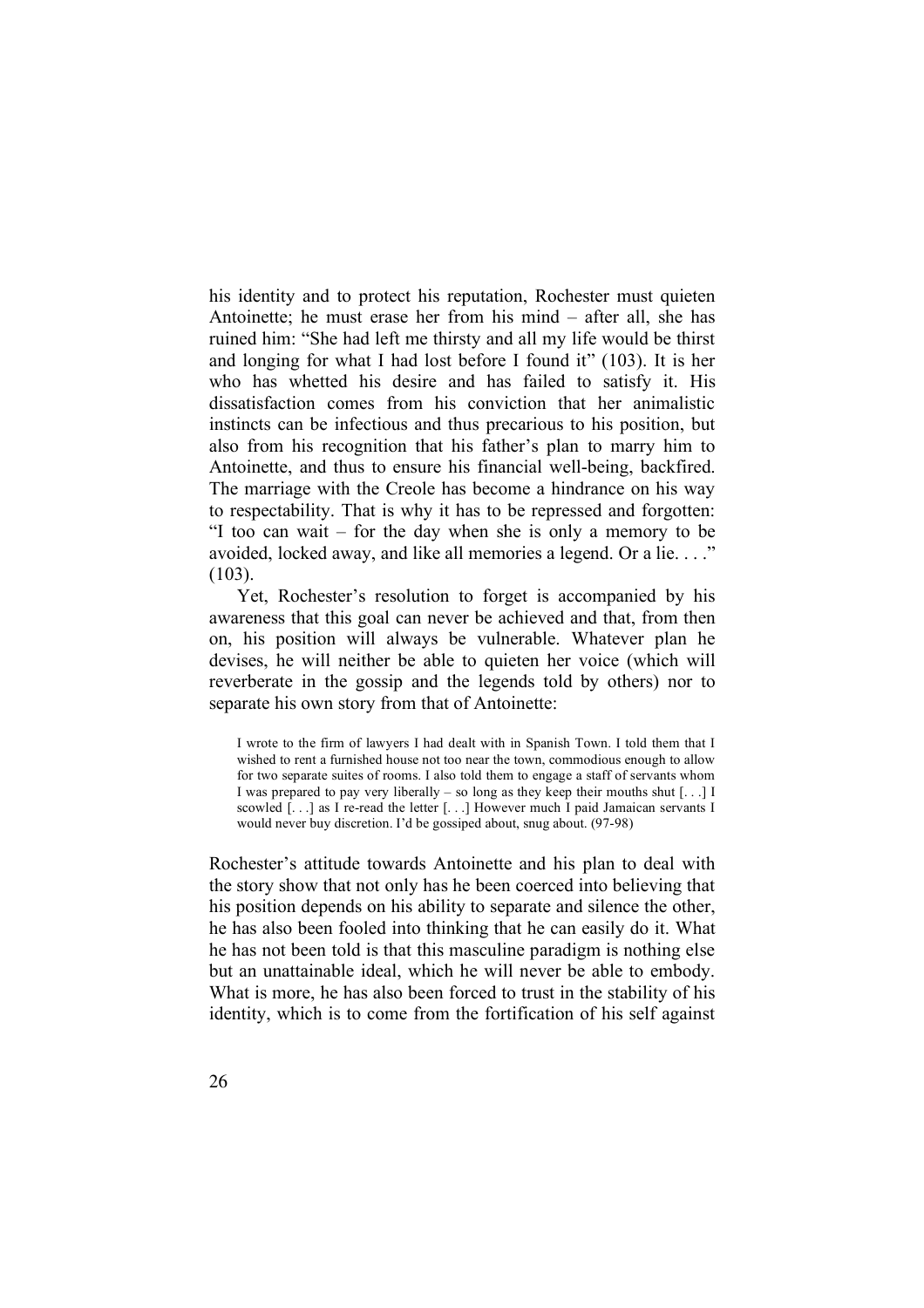the other, but has been left in ignorance about the inadequacies of the paradigm itself. In effect, he has been left alone with a few dominant fictions, and no acceptable structure to fall upon when he fails to embody the masculine ideal. Patriarchy, then, has crippled Rochester (and continues to cripple its men) as it has allowed him to believe in his hegemony and has left him to cope with the inadequacies and incongruencies of his status.

In view of the coercive power of patriarchy, it is not surprising that Rochester makes his father – both a person and a representative of the patriarchal order – the reference point in his self-defining process. Although he guesses that his father was familiar with Antoinette's story, he never addresses this issue directly in his letters. His avowed accusations, "I know now that you planned this because you wanted to be rid of me. You had no love at all for me," (97), never reach his father. Instead, he only cautions the latter not to tell anyone about his marriage, which is in both their interest (97). Despite the calamitous position in which Rochester has found himself as a result of his self-oppressive subjugation to his father's will, and, by that, to the rules of patrimony, he continuously identifies with the Law-of-the-Father. His refusal to express feelings is but another symptom of this identification. Rochester recognises his own oral inadequacy: "How old was I when I learned to hide what I felt? A very small boy. Six, five, even earlier. It was necessary, I was told, and that view I have always accepted" (61). Rochester's succumbing to the father-text is best illuminated in the end phase of his narrative when he disapproves of a servant boy who expresses his disappointment at Rochester's refusal to take him to England: "That stupid boy followed us, the basket balanced on his head. He used the back of his hand to wipe away his tears. Who would have thought that any boy would cry like that. For nothing. Nothing...." (104). Forced into silence on the subject of his feelings, Rochester expects the same from other men and men-to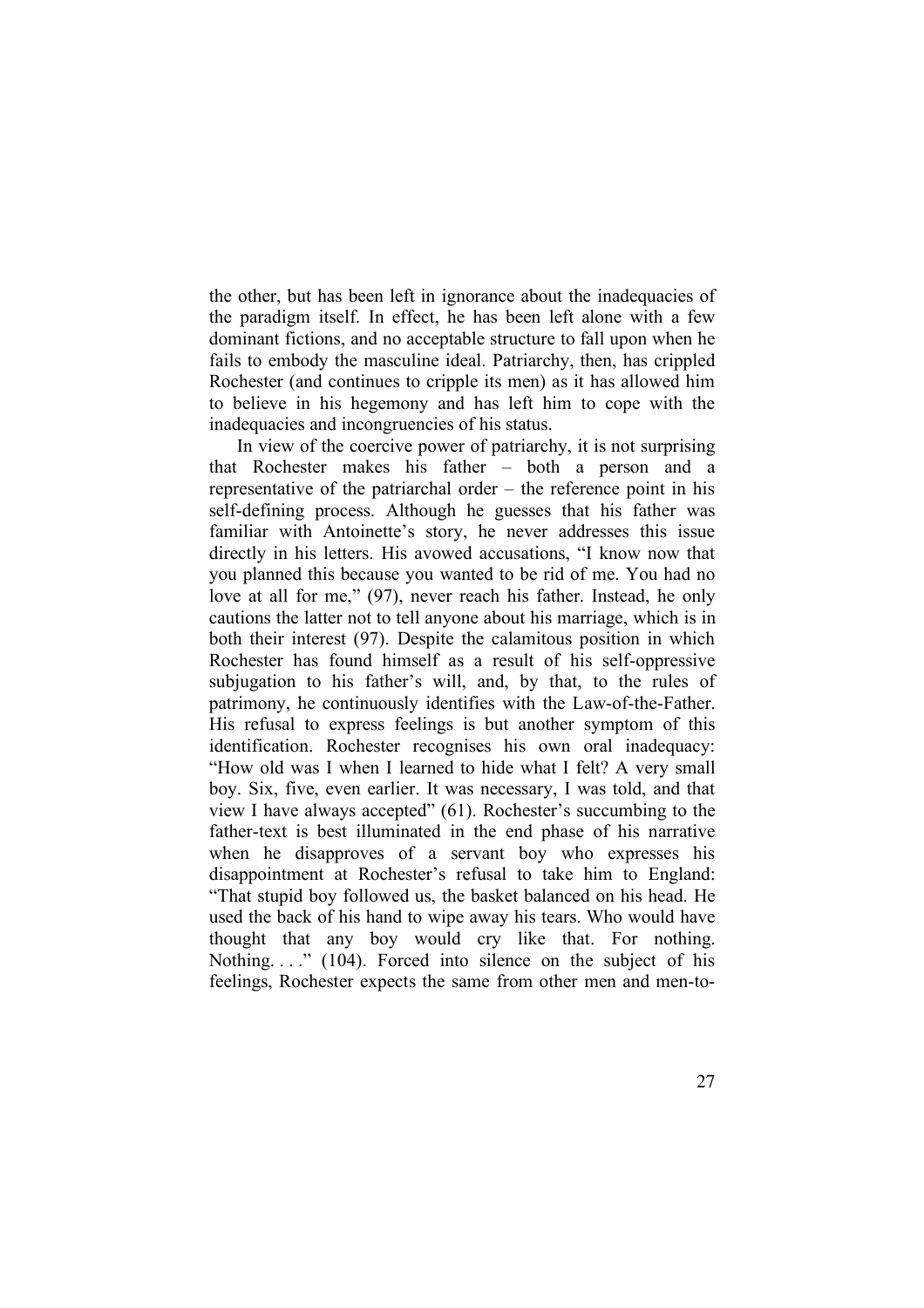be, and derides them if they transgress against this rule. In this way, Rhys makes him a victim of the sanctioned models of masculinity.

Despite these continual attempts at reintegrating himself in the Law-of-the-Father, Rochester again and again fails to establish his vocal and male supremacy. Harrison argues that, for instance, in his letters, "[h] is use of the passive voice [...] suggests that he knows he cannot find his voice, not even in writing" (207). This incapability does not necessarily mean that he lacks male attributes; rather, it again points to the oppressive character of the culture which, through the processes of socialisation, robbed him of the ability to express himself freely. It is difficult not to hear echoes of his own subordination to the patriarchal structures when he describes the dependence of his wife: "I could see Antoinette stretched on the bed quite still. Like a doll. Even when she threatened me with the bottle she had a marionette quality" (90). What has happened to Antoinette, has befallen him, too, which is clearly perceptible in his assertion that he "played the part [he] was expected to play. [. . .] I would listen to my own voice and marvel at it, calm, correct but toneless, surely. But I must have given a faultless performance" (45). This statement testifies to Rochester's self-awareness, his recognition of masculinity scripts and the role silence plays in them. The ability to behave according to these scripts requires, and Rochester knows it, that his inner, individual wishes should be silenced as well.

Yet, these tyrannical cultural paradigms are not the only factor behind Rochester's silence. There is also the speechlessness in the face of Antoinette's changed appearance (87), and the silence which envelops his physical encounter with Amelié. This terrified and prudish muteness is just one type of an amalgam of silences which function as refusals to establish contact and as testimonials to Rochester's stubborn attempts at his re-inscription in the frames of cultural paradigms. This is the silence that marks his final estrangement, thus turning him into an executor of the paternal law, and a female subjugator. It is well visible in his reaction to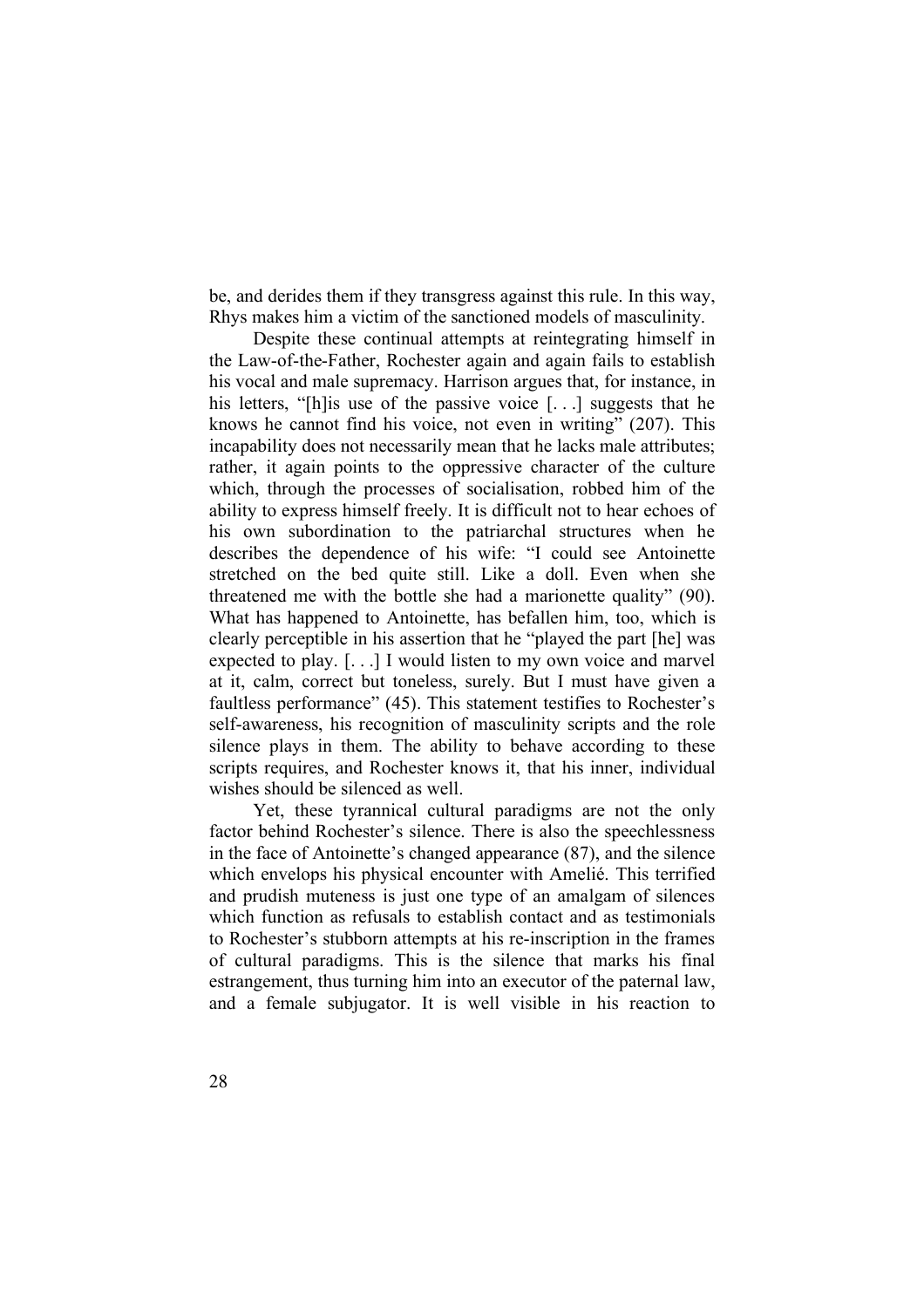Christophine's words: "'You young but already you hard. You fool the girl. You make her think you can't see the sun for looking at her.' / It was like that I thought. It was like that. But better to say nothing" (92). This silent agreement is accompanied by an overt rejection of the link with the other which would be created had he uttered these words aloud.

Overall, neither of the protagonists can re-tell the other, which is due to Rochester's refusal to speak. His speechlessness separates them and re-inscribes them within the roles that are culturally ascribed to them: that of a colonial male (Rochester) and a colonised other (Antoinette). Thus, when Antoinette admits, "'[n]o, I had no right, I am sorry. I don't understand you. I know nothing about you, and I cannot speak for you'" (103), she acknowledges the fact that neither their narratives nor cultures can ever meet. This failure arises from male socio-cultural conditioning and adherence to the precepts of masculinity, which equip men both with speech and silence as the instruments of exclusion of and separation from the other. At the same time, the novel depicts Rochester as a person aware of the fact that the patriarchal society in which he came to live requires from him silence in certain situations and thus also oppresses him with it. His inner beliefs thus cannot always be articulated and he is, like the female subject, a victim of this order, but also of the text – the female text.

Although inaudible to any of the characters in *Wide Sargasso Sea*, Rochester's self-doubts, irritations and testimonies to his failed attempts at belonging are articulated to the reader. Yet, the revelation of his feelings does not guarantee any textual link with the latter. The reader's empathic connection, which is bound to be solicited by Rochester's self-revelatory meditations, is severed by the author. Having left Antoinette's husband full of hatred, callous, insensible and deaf to the pleas of others/the other, Rhys reinscribes him in Brontë's narrative (Harrison 1988: 241). She does it by restricting our access to his thoughts and by denying his further self-articulation after he, once again, stresses the importance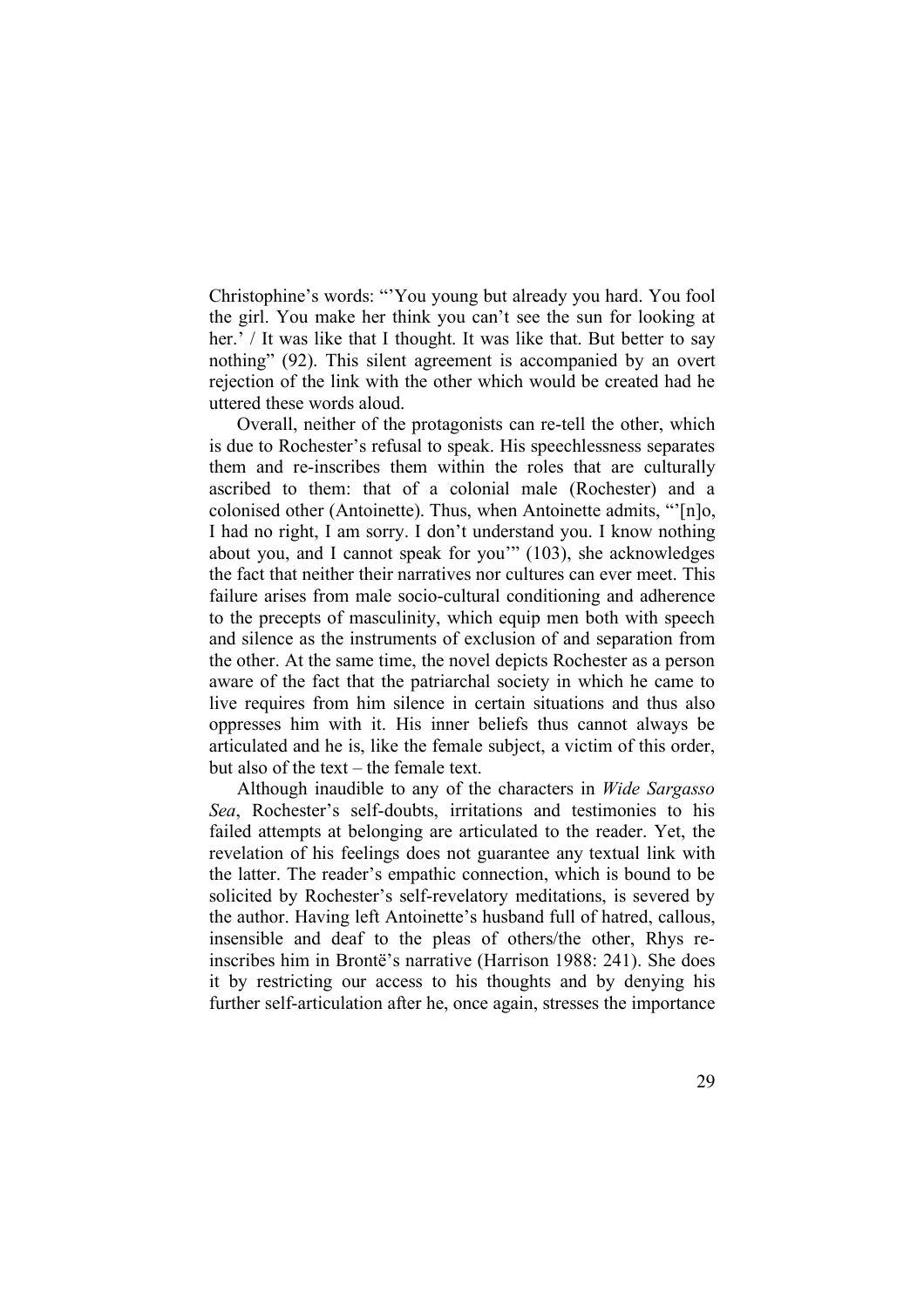of splitting his and his wife's narratives: "'If Mrs Poole is satisfactory why not give her double, treble the money [. . .] but for God's sake let me hear no more of it'" (Rhys 1999: 105). In this way Rhys participates in the gendered power struggle: although she allows Rochester to speak, she denies him the possibility of expression which would be liberated from the confines of masculine discourses. Like Brontë, Rhys silences the man in and through the female narrative.

All in all, in both novels Rochester is made aware of his precarious position in the patriarchal order, which suppresses not only its female but also its male subjects, and which coerces the latter to maintain the order by subjugating the female other  $-$  in general and in their narratives. Thus, not having any other framework of reference, Rochester uses silence to protect himself, and the ideal, which he is forced to embody, thereby maintaining patriarchy, of which he is a victim. Neither Brontë nor Rhys, however, offers him a possibility of self re-inscription in and through the female text. In *Jane Eyre*, Rochester begins to be rearticulated by his wife, which, rather than offering him an instrument of self-expression, silences his voice and renders it insignificant in comparison with Jane's closing passage, which quotes St. John Rivers's last words. Similarly, *Wide Sargasso* Sea closes with a female narrative in which Rochester is marked by his absence. More importantly, although Rhys allows for Rochester's partial self-articulation, she severs the textual link between him and the reader, which she herself establishes. This refusal to re-write the male protagonist leaves Rhys's and Brontë's female (feminist?) postulates and texts wanting, as they are also subjugated to the binaries prevalent in western society. It also shows that reductive dichotomies such as speech and erudition are a means of sociocultural control rather than adequate instruments of selfarticulation.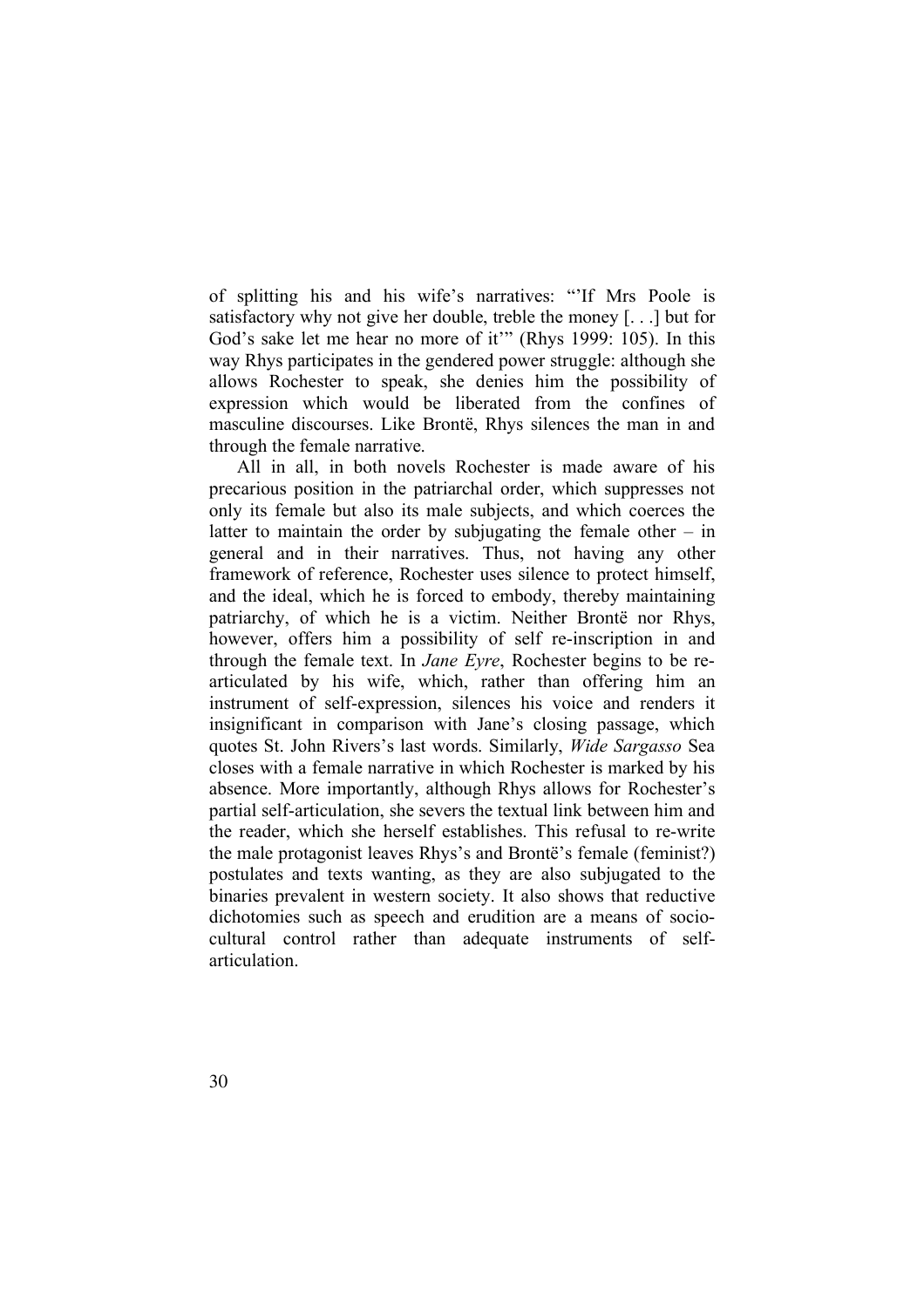#### *Works cited*

- Brontë, Charlotte. 2000. *Jane Eyre*. Oxford World Classics. Oxford: Oxford UP.
- Butler, Judith. 1993. *Bodies that Matter: On the Discursive Limits of "Sex"*. London: Routledge.
- Butler, Judith. 1999. *Gender Trouble: Feminism and the Subversion of Identity.* London: Routledge.
- Connell, Robert W. 1995. *Masculinities*. Berkeley, LA.: California UP.
- Dipiero, Thomas. 2002. *White Men Aren't*. Durham: Duke UP.
- Erwin, Lee. 1999. "History and Narrative in Wide Sargasso Sea." *Wide Sargasso Sea*. Ed. Judith L. Raiskin. London: Norton. 207-217.
- Freeman, Janet H. 1984. "Speech and Silence in Jane Eyre." *SEL* 24.4: 683-700.
- Gardiner, Judith Kegan, ed. 2002. *Masculinity Studies and Feminist Theory*: *New Directions*. New York: Columbia UP.
- Harrison, Nancy R. 1988. *Jean Rhys and the Novel as Women's Text*. Chapel Hill: North Carolina UP.
- Hekanaho, Pia Livia. 2006. "A Kind of Bitter Longing: Masculine Bodies and Textual Female Masculinity in *Brokeback Mountain* and *Memoirs of Hadrian*." *SQS* 2: 4-21.
- Kaplan, Carla. 1996. *The Erotics of Talk: Women's Writings and Feminist Paradigms*. New York: Oxford UP.
- Kaplan, Elizabeth Ann. 2000. "Is the Gaze Male?" *Feminism and Film*. Ed. E. Ann Kaplan. Oxford: Oxford UP. 119-138.
- Kendrick, Robert. 1994. "Edward Rochester and the Margins of Masculinity in *Jane Eyre* and *Wide Sargasso Sea*." *Papers on Language and Literature*. Summer. FindArticles.com. 14 Aug 2007
	- <http://findarticles.com/p/articles/mi\_qa3708/is\_199407/ai\_n87 29396>.